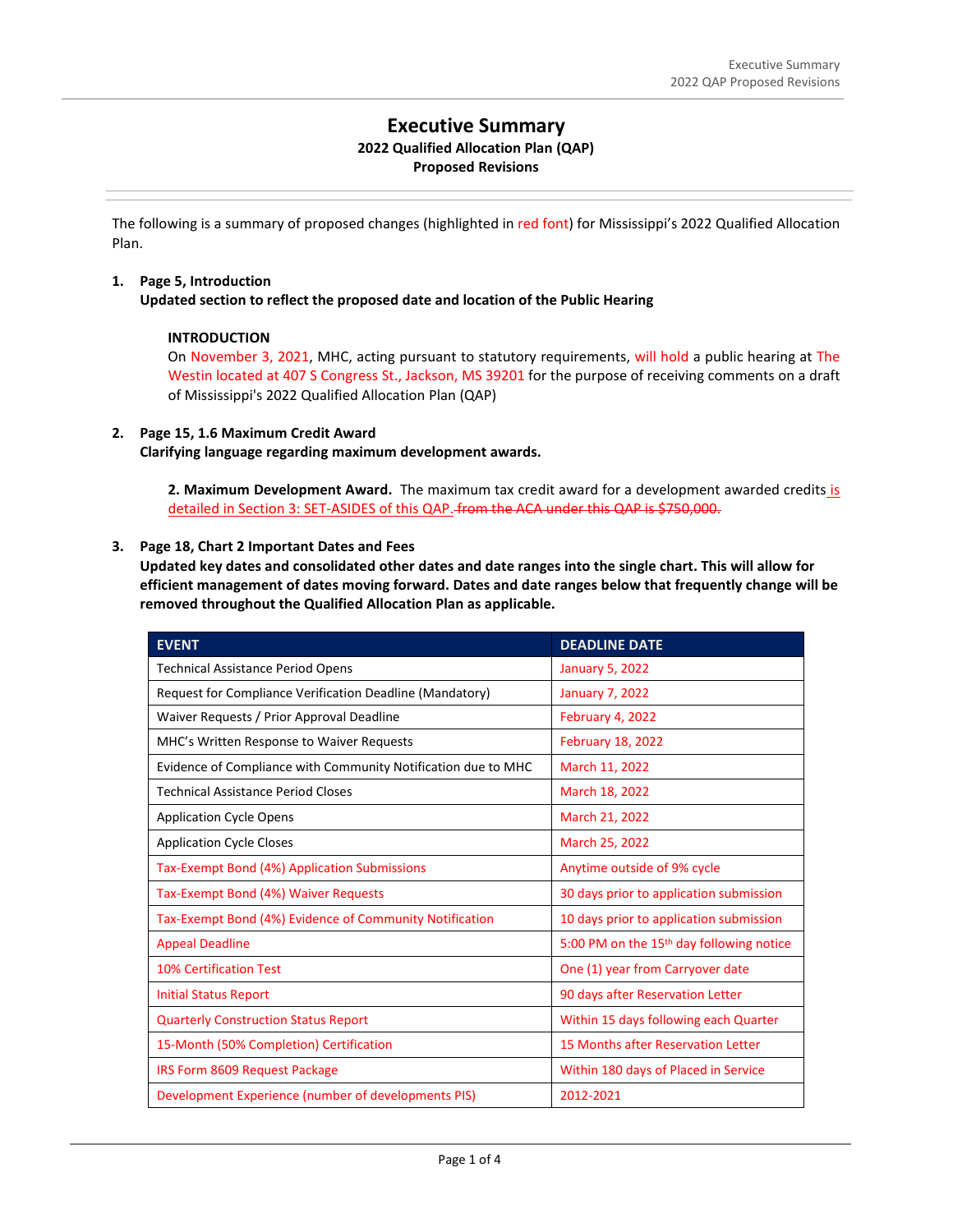| Management Experience | <b>ZU19-ZUZI</b> |
|-----------------------|------------------|
|-----------------------|------------------|

#### **4. Page 60, Site Location**

**Corrected language within the chart to be consistent with the point item.**

#### **CHART 5: SITE LOCATION POINTS**

| (1) Contributes to a Concerted Revitalization Plan                         |  |
|----------------------------------------------------------------------------|--|
| (2) <b>Zip Code Concentration Qualified Zip Codes (for Rehabilitation)</b> |  |
| (3) High Opportunity Area                                                  |  |
| <b>Maximum Points:</b>                                                     |  |

#### **5. Page 60, 2. Qualified Zip Codes**

**Replaced the contact for requesting point layer maps. The contact will be changed throughout the QAP, but each instance will not be highlighted in this Executive Summary. In each case, Dr. Ben Mokry will be replaced with David Hancock and applicable email address.**

Five points may be awarded to developments that are fully located in a zip code which has **not** had any tax credit developments funded or placed in service for the previous five (5) years of the current year Tax Credit Cycle. *(See Addendum E)*. The application package must include a map detailing the location of the proposed development within a qualified zip code. The map must be obtained from MHC by contacting Dr. Ben Mokry at ben.mokry@mshc.com David Hancock at david.hancock@mshc.com. Developments that qualify for this point item will automatically be eligible for the discretionary 130% basis boost.

#### **6. Page 62, 5. Development Amenities**

**Development Amenities points earned will not be limited to 10 Points. Applicants may select as many applicable to the proposed project.**

|  | 3. DEVELOPMENT AMENITIES | $10.70.10 \text{ m}$<br><del>, 60 10 10 110</del> |
|--|--------------------------|---------------------------------------------------|
|--|--------------------------|---------------------------------------------------|

Developments will be awarded points (as stated below) per-for each development amenity selected. up to a maximum of ten points. Amenities must be appropriate to the proposed tenant population. All proposed amenities must be selected on the application and notated and highlighted on the Plans/Drawings or Physical Needs Assessment. Applicants must adhere to all amenities selected on the application, regardless of whether or not points are awarded.

### **7. Page 63, 6. Development Amenities, Experienced Service Provider Removed Families First as an acceptable option when selecting an experienced service provider.**

Developments that enter into a contract with organizations with a proven track record of providing services to families in Mississippi (Mentoring, Literacy, Workforce Development, Parenting, Nutrition, Food Banks, etc.) may be eligible for six (6) points. Examples of experienced service providers include Families First, Extra Table, Springboard, etc.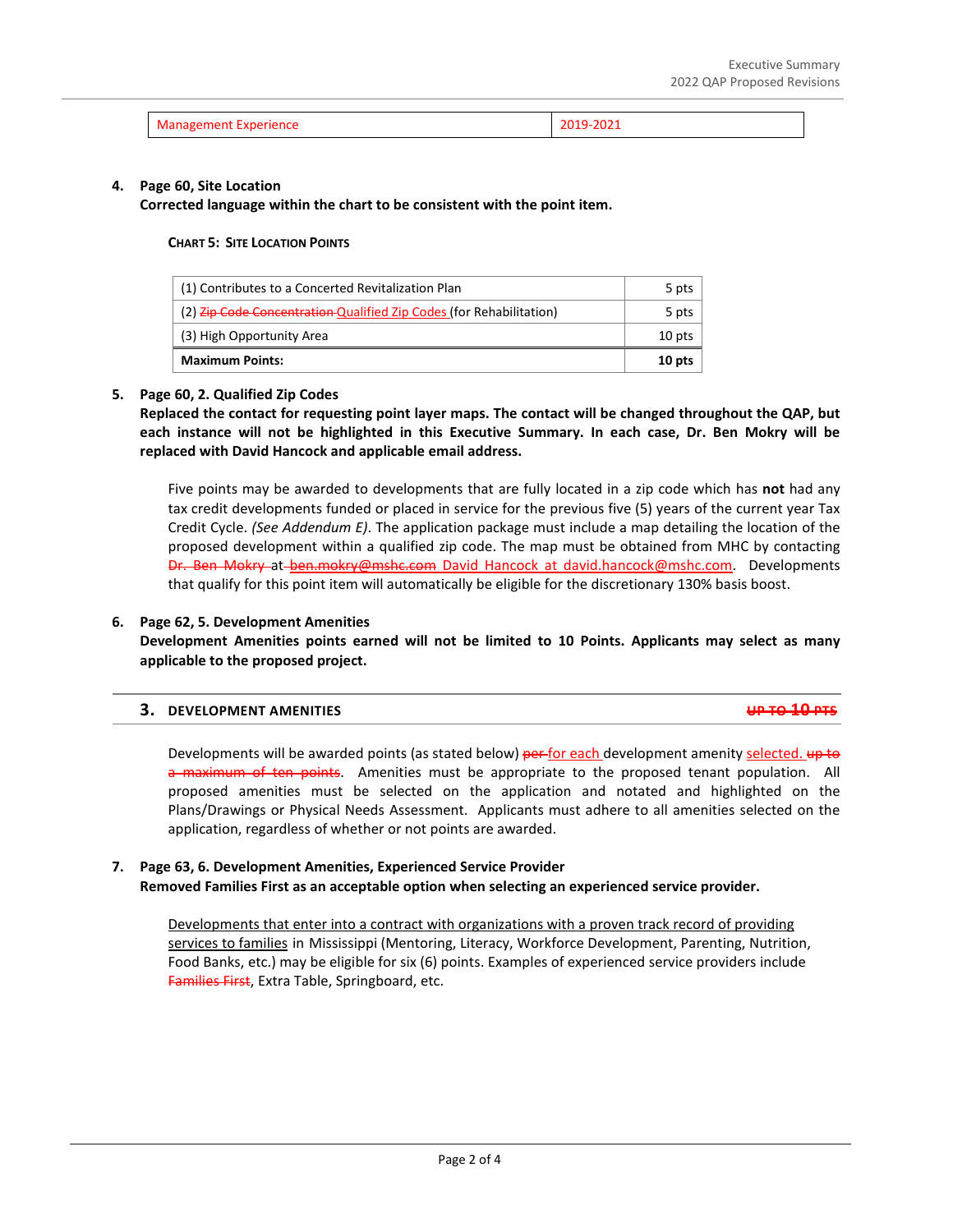## **8. Page 62, 6. Development Amenities Added the point value next to each Development Amenity**

- ♦ Neighborhood Services (2 pts)
- **Furnished Clubhouse or Community Building (2 pts)**
- On-site Business/Education Center (2 pts)
- Full perimeter fencing with controlled access gate (2 pts)
- **Exterior Security (2 pts)**
- **Fitness Center (2 pts)**
- On-site Laundry Facility (2 pts)
- Walking, Jogging, or Biking Trail (2 pts)
- Basketball, Volleyball, or Tennis Court (2 pts)
- Landscaped area including a gazebo with sitting area (2 pts)
- Playground (2 pts)
- ♦ Development Wi-Fi (2 pts)
- ♦ Multi-Purpose Bus Stop Structure (2 pts)

#### **9. Page 65, 6. Unit Amenities**

**Unit Amenities points earned will not be limited to 10 Points. Applicants may select as many of the options as applicable to the proposed project.** 

## **4. UNIT AMENITIES UP TO 10 PTS**

Developments will be awarded up to a maximum of ten-points for providing a combination of any of the unit amenities listed below. Amenities must be appropriate to the proposed tenant population. All amenities must be selected on the application and notated and highlighted on the Plans/Drawings or Physical Needs Assessment. Applicants must adhere to all amenities selected on the application regardless of whether or not points are awarded.

#### **10. Page 65, 6. Unit Amenities**

**Removed ceiling fans as a unit amenity option. Ceiling fans will be standard.** 

#### **One-point Amenities:**

- ♦ Ceiling fans in living room/great room and all bedrooms
- ♦ Patios (minimum size of 6' x 8')
- ♦ Outside storage lockers (minimum size of 3' x 5')
- Smart Thermostat installed in each unit

#### **11. Page 72, 1. Over Concentration**

**Updated County and ZIP Code chart for over concentration. No zip codes were identified to have three (3) or more developments awarded credits in the previous two years.** 

| Zip Code(s) with 3+ Developments Allocated HTC    |            |              |          |  |  |  |  |
|---------------------------------------------------|------------|--------------|----------|--|--|--|--|
| in Previous Two Years of current tax credit cycle |            |              |          |  |  |  |  |
| <b>COUNTY</b>                                     | <b>7IP</b> | 20192020     | 20202021 |  |  |  |  |
| <b>Forrest</b>                                    | 39401      | $\mathbf{r}$ | ∓        |  |  |  |  |